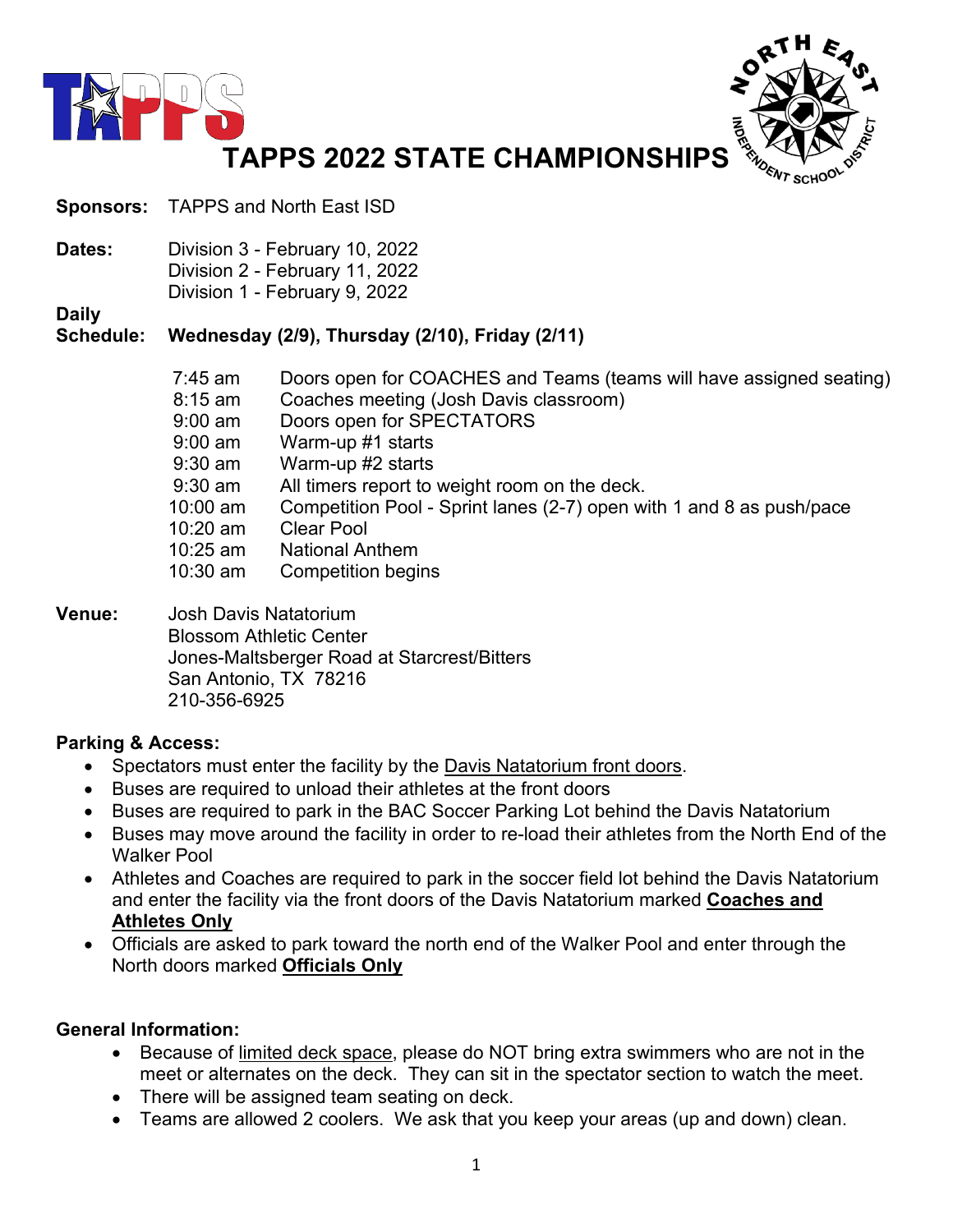## **Facility – JOSH DAVIS NATATORIUM**

- Eight FINA-width (2.25-meters) lanes
- 2.25-meters (7.5-ft) wide lanes ranging in depth from 7.7-ft at the start end to 13-ft. at the turn end
- All automatic starting and timing
- Strobe on each starting block
- Full, real-time video scoreboard
- Stadium seating for 1500

#### **Facility Rules, Regulations, and Policies:**

- The 2021-2022 National Federation of High School Swimming Rules, with the exceptions noted in the current TAPPS Constitution, By-Laws and Contest Rules, will govern this meet.
- **All coaches are responsible for knowing the NFHS rules for the 2021-2022 swim season.**
- Swimmers may not wear club-affiliated gear/attire
- This will be run in championship format as stated in the NFHS swimming rules.
- Times noted on the scoreboard are never official and must not ever be regarded as such.
- **Swimsuits must completely cover the buttocks, as stated in the NFHS rules. Seethrough swimsuits are inappropriate and will not be allowed. Two-piece swim wear is prohibited at all times (including warmups)**
- Deck changing is prohibited.
- No writing or marking on body is allowed.
- No shaving on-site.
- **CHAIRS** Coaches are **NOT ALLOWED** to bring chairs on deck.
- Parents and other spectators are not permitted on deck at any time for any reason **even after the meet has ended. You may take pictures from the stands or outside by the TAPPS flags/sign.**
- Hats, body or face painting, costumes, and/or props will not be allowed.
- The presence of cell phones, smart phones, iPads, etc. anywhere behind the starting blocks is prohibited at all times during competition. Violated are subject to having their devices temporarily confiscated.
- No flash photograph of any sort is allowed during competition.
- TAPPS does not allow ANY photography or videography on deck beginning with warmups through the end of the meet, this includes swimmers, coaches, managers, or timers.
- There is a "Clear Bag" policy for spectators. Please see page 6.

#### **Meet Format:**

- Timed final swimming competition
- Swimmers will be seeded in heats relative to their Region Meet times.
- All events will be swum *slowest to fastest.*
- See page 6 for event order and breaks.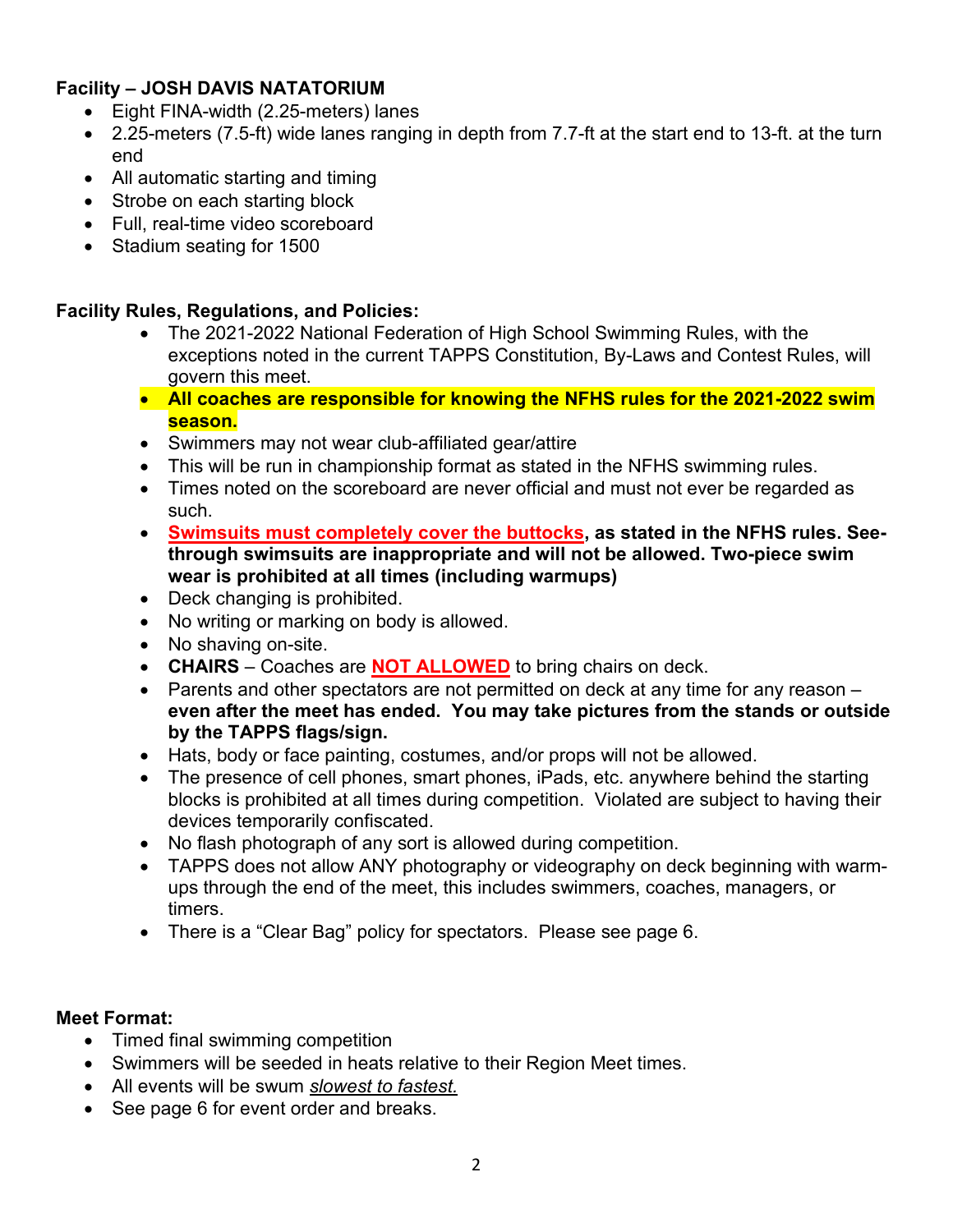## **National Time Verification:**

- This meet will be "Approved for Observation" by USA Swimming for NTV purposes. Only times achieved by swimmers who are currently registered with USA Swimming, have an accurate and complete USA Swimming ID number in the Meet Manager Database, and conform to the Technical Rules will be loaded into the SWIMS Database.
- USA Swimming numbers must be included on the entry file. The coach can enter these on the Athlete's information page in Team Manager. These will not be entered by hand once you get to the meet.
- All swims involving the backstroke, butterfly, and breaststroke will be observed by USA Swimming Certified Officials. Exceptions to the technical rules will be noted to the NTV Officer on deck.

### **Entries**

- Entries will automatically be transferred to the State Database.
- USA ID numbers will also transfer, if you entered this in the Regional Meet.

## **Relays:**

- A Relay form will be posted on the TAPPS site. Please fill these out by **February 8th, 2022, by noon**.
- Eight individuals (4 swimmers and 4 alternates) may be designated as part of the relay. Please include them on your relay entries if they are relay-only swimmers.
- It will not count as an event unless that individual competes on the relay team.
- Only the four swimmers declared on the front of the relay card/relay sheet are permitted to report to the blocks and compete.
- If the swimmers are to be correctly noted in the Final Results, the order of swimming must also be specified.
- Relay cards/relay sheets for the 200-yard Medley Relay must be turned into the official scorer not later than the beginning of the coaches' meeting.
- Relay cards/relay sheets for the 200-yard Relay must be turned in to the Official Scorer not later than the start of the men's 500-yard freestyle.
- Relay cards/relay sheets for the 400-yard Free Relay must be turned in to the Official Scorer not later than the start of the men's 100-yard backstroke.
- Once relay cards have been turned in to the Official Scorer, no changes will be permitted, and post-meet corrections will not be permitted.

## **Entry fees:**

- **\$30.00 per athlete**
- Checks payable to: **TAPPS.** Checks will be collected when your team checks in on the morning of the meet.
- **Please note: all swimmers advancing to the State Meet will be required to be included in the payment. This includes Relay-only swimmers. If you scratch a swimmer prior to the meet, but have entered him/her, the swimmer must be included in the payment.**

#### **TIMERS:**

• We will have two timers per lane and two head-timers. A timer's sheet will be posted on the TAPPS website. Please check this and arrange for timers prior to the meet. There will be one break (after the 50 free) to change to session two timers.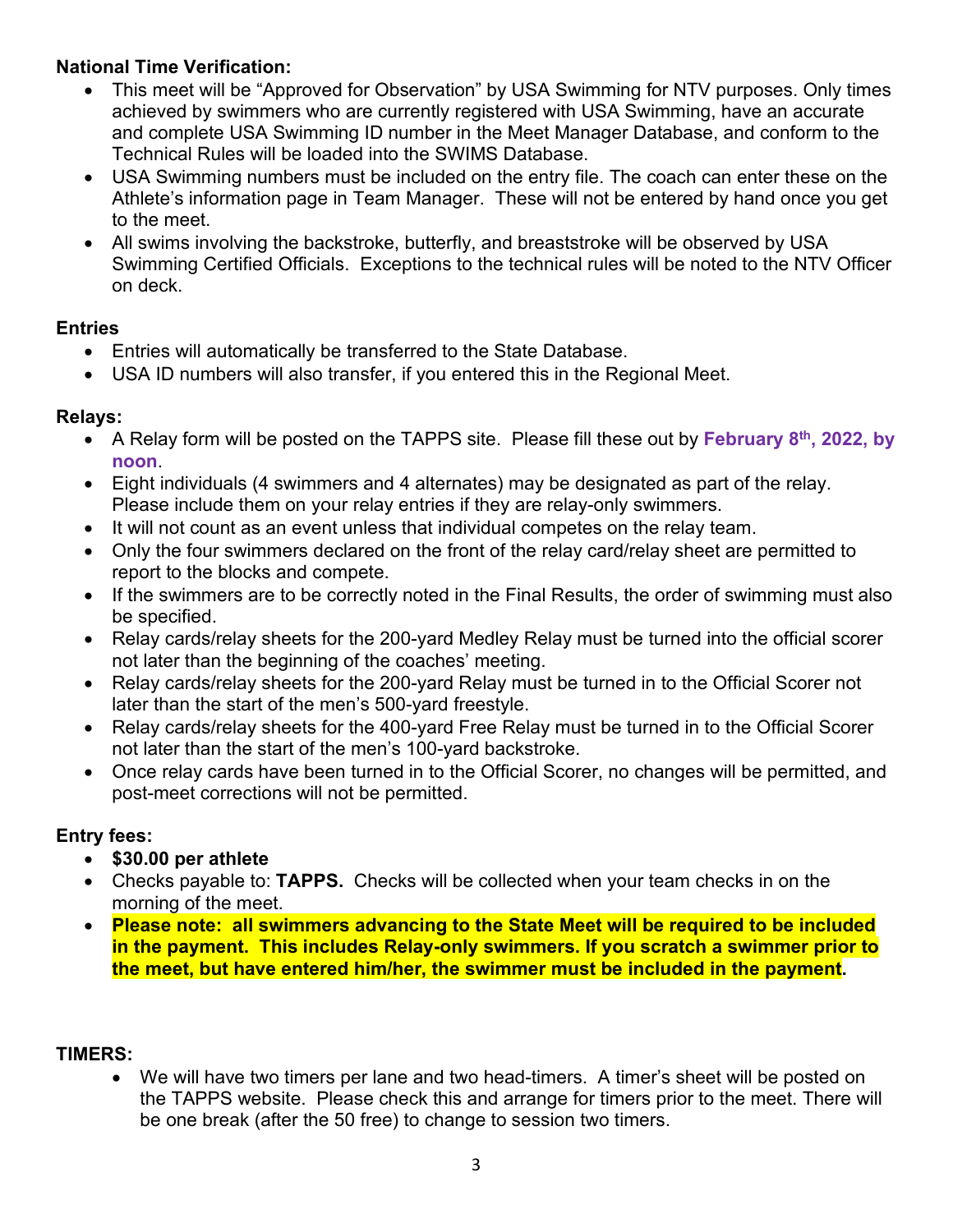• Timers will meet in the weight room on the deck to be trained. All timers need to be at this meeting.

### **Psych Sheet:**

• A psych sheet will be available on TAPPS.biz (swimming) by **February 4th**. This will only be posted once the State Qualifier List is published.

## **Scratch Rules:**

- **Pre-Meet Scratches** only (no event changes) are due by **February 8th, 2022, by noon**. Scratch Form is posted on TAPPS site. Pre-meet scratches are for swimmers who will not be able to attend the meet. An event change cannot be made; this includes taking a swimmer out of one of their two entered individual events so he/she may participate in three relays.
- This is a High School Championship, timed-final format meet.
- Scratches past the pre-meet scratch date are not permitted.
- Swimmers who fail to appear for any competition which they have entered, will be disqualified from further competition.
- Previous performances will not be nullified.
- Failures to compete by reason of illness or injury are excepted.
- Declared False Starts are NOT ALLOWED at the State meet unless the swimmer is injured or sick. This needs to be approved by the Head Meet Referee. You must speak to the Referee two events prior to the event. A DFS will count as an event.

### **Scoring**:

| <b>Place</b>      |    |          |    |    | ◠<br>h |    |          | 9  | 10 |   |   | 15     | ם ו | 16 |
|-------------------|----|----------|----|----|--------|----|----------|----|----|---|---|--------|-----|----|
| <b>Individual</b> | 20 | 16       | Ð  | Ч  | 3،     | 12 |          | 9  |    | n | - |        |     |    |
| Relay             | 40 | ??<br>◡∠ | 30 | 28 | 26     | 24 | クク<br>∸∸ | 18 | 14 |   |   | о<br>Ο |     | c  |

#### **Awards:**

- Team awards will be given for  $1<sup>st</sup>$  4<sup>th</sup> place in both girls and boys divisions.
- Medals will be given for  $1^{st}$   $3^{rd}$  place in both girls and boys divisions in each event. See the schedule on page 5 for award presentation times.

## **Photography:**

• Only the TAPPS photographer and approved media photographers/reporters will be allowed.

## **OFFICIALS:**

- All officials must be properly registered with Arbiter Sports for the 2021 2022 Season and have passed the current exam.
- •Officials not currently registered are not covered by NFHS Insurance and will not be assigned.
- •The Meet Referee will make all deck assignments BEFORE the meet.
- •Therefore, all officials who desire to be assigned to deck positions MUST notify the Meet Referee of their intentions and availability NOT LATER than 6:00 PM, Wednesday, February 2, 2022.
- Please submit your information to: [rd.russ@yahoo.com](mailto:rd.russ@yahoo.com) Rick Russell
- •Uniform will be white over khaki.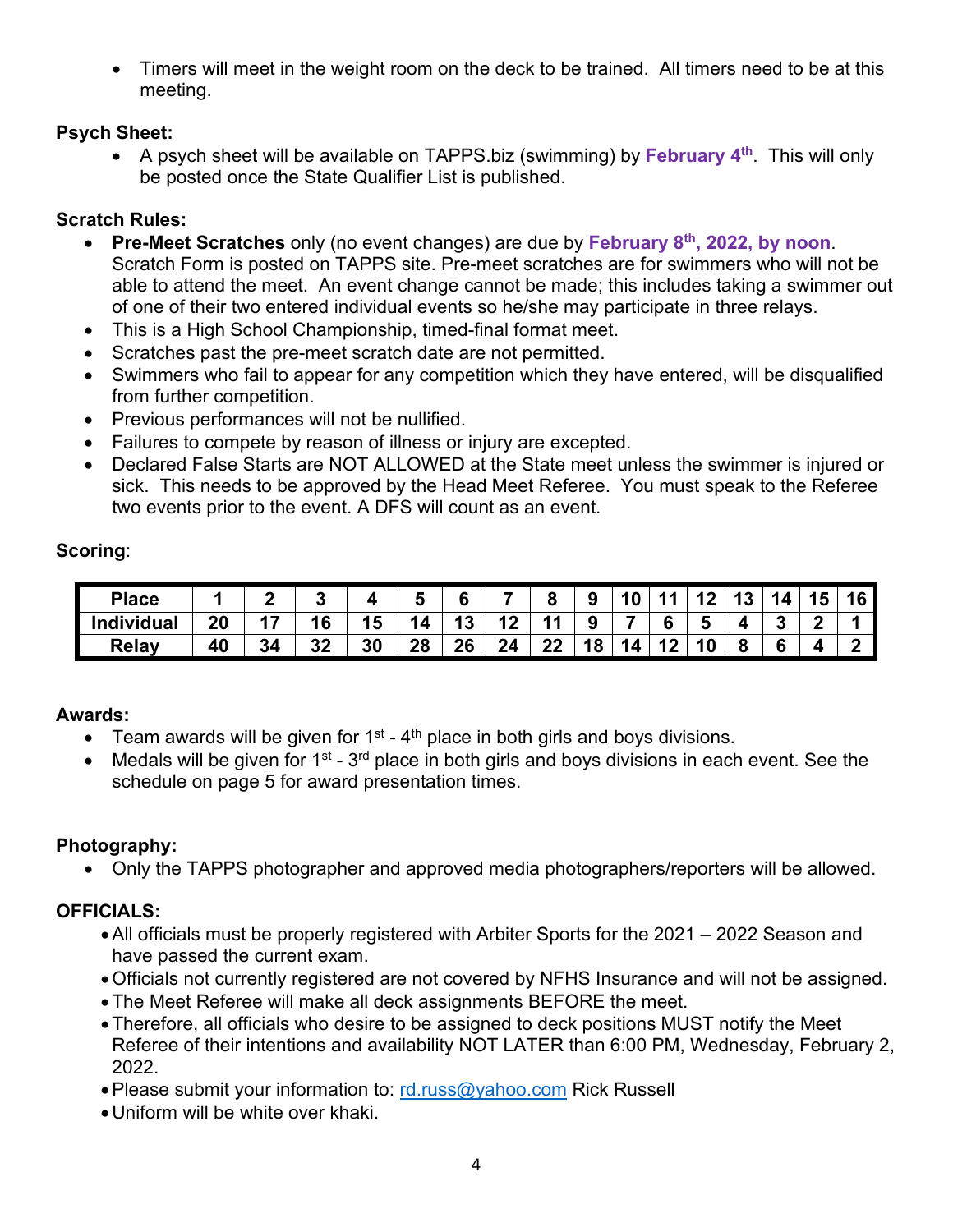# **ORDER OF EVENTS**

| <b>WOMEN'S</b><br><b>EVENT#</b>                  | <b>DISTANCE (YARDS) AND STOKE</b>                     |                 |  |  |  |  |  |  |
|--------------------------------------------------|-------------------------------------------------------|-----------------|--|--|--|--|--|--|
| 1                                                | 200 Medley Relay                                      | $\mathbf{2}$    |  |  |  |  |  |  |
| <b>10-Minute Break</b>                           |                                                       |                 |  |  |  |  |  |  |
|                                                  | <b>Recognize Region Top Swimmers</b>                  |                 |  |  |  |  |  |  |
| $\mathbf{3}$                                     | 200 Freestyle                                         | 4               |  |  |  |  |  |  |
| 5                                                | 200 Individual Medley                                 | 6               |  |  |  |  |  |  |
| $\overline{7}$                                   | 50 Freestyle                                          | 8               |  |  |  |  |  |  |
| <b>15 Minute Break</b>                           |                                                       |                 |  |  |  |  |  |  |
| Award Presentation for 200 Free, 200 IM, 50 Free |                                                       |                 |  |  |  |  |  |  |
| 11                                               | 100 Butterfly                                         | 12 <sub>2</sub> |  |  |  |  |  |  |
| 13                                               | 100 Freestyle                                         | 14              |  |  |  |  |  |  |
| 15                                               | 500 Freestyle                                         | 16              |  |  |  |  |  |  |
| <b>10-Minute Break</b>                           |                                                       |                 |  |  |  |  |  |  |
|                                                  | Award Presentation for 100 Fly, 100 Free              |                 |  |  |  |  |  |  |
| 17                                               | 200 Free Relay                                        | 18              |  |  |  |  |  |  |
| 19                                               | 100 Backstroke                                        | 20              |  |  |  |  |  |  |
| 21                                               | 100 Breaststroke                                      | 22              |  |  |  |  |  |  |
| <b>10-minute Break</b>                           |                                                       |                 |  |  |  |  |  |  |
|                                                  | Award Presentation for 500 Free, 100 Back, 100 Breast |                 |  |  |  |  |  |  |
| 23                                               | 400 Free Relay                                        | 24              |  |  |  |  |  |  |
| <b>Award Presentations</b>                       |                                                       |                 |  |  |  |  |  |  |
| 200 Medley Relay, 200 Free Relay, 400 Free Relay |                                                       |                 |  |  |  |  |  |  |
| <b>Competitor of the Year - Boy and Girl</b>     |                                                       |                 |  |  |  |  |  |  |
| <b>Team Awards</b>                               |                                                       |                 |  |  |  |  |  |  |

Entries Chair: Bill Spurgeon: [wspurg@neisd.net](mailto:wspurg@neisd.net) Meet Director: David L. Johnson: <u>djohns1@neisd.net</u> Meet Referee: Rick Russell: [rd.russ@yahoo.com](mailto:rd.russ@yahoo.com) TAPPS Meet Director: Cerise Skinner: [ceriseskinner@gmail.com](mailto:ceriseskinner@gmail.com)